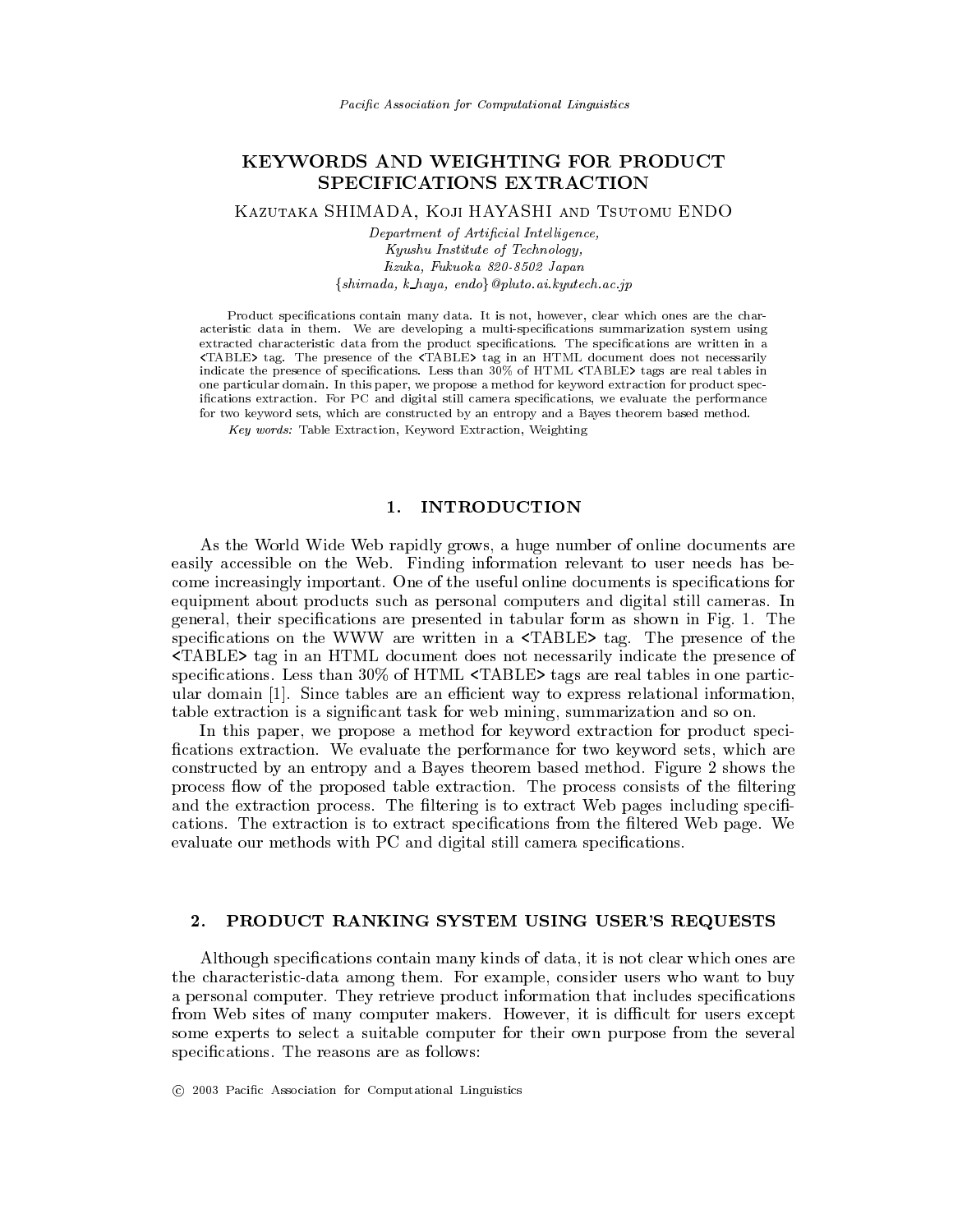|                             |                                   | 個ハードウェア仕様 - Microsoft Internet Explorer                                                     |                                                      | <b>Jolx</b> |  |  |  |
|-----------------------------|-----------------------------------|---------------------------------------------------------------------------------------------|------------------------------------------------------|-------------|--|--|--|
|                             |                                   | ファイル(F) 編集(E) 表示(V) お気に入り(A) ツール(T) ヘルプ(H)                                                  |                                                      | 492         |  |  |  |
|                             |                                   | アドレス(D) 21 D WshimadaWHTML RESW/\-ドウェア仕様htm                                                 |                                                      | ■ 2移動       |  |  |  |
|                             | ■型番・ハードウェア什様                      |                                                                                             |                                                      |             |  |  |  |
| 根棟名                         |                                   | $PCI-X$                                                                                     | $PC2-S$                                              |             |  |  |  |
| プロセッサ                       |                                   | ELSKIL-Intel Celeron HOtzutt 400MHz                                                         | 3DNow <sup>1</sup><br>テクノロジAMD-X6 -2ブロセッサ<br>333 MHz |             |  |  |  |
| キャッシュメモリ                    |                                   | 32KB(1)をキャッシュ、OPはこ内蔵)。<br>128KB(2)欠キャッシュ、OPUに内蔵)                                            | 64KB03全事をッシュ、OPUご内蔵)。<br>512KB2次半ャッシュ、外部)            |             |  |  |  |
| <b>ROOS ROM</b>             |                                   | 512KB(フラッシュROM), Plus and Play 1.8a, APM1.2, ACPI1.0                                        |                                                      |             |  |  |  |
|                             | 覆盖/桑木                             | 64MB/192MBSDRAM)                                                                            | 64MB/192MBCSDRAM)                                    |             |  |  |  |
| <b>x∓∪</b>                  | マチリ専用フ<br>l⊟vh                    | 17ロット                                                                                       |                                                      |             |  |  |  |
|                             | ĿК                                | 内部ディスプ   14.1型FLサイドライト付きTFTカラー液晶(※1)、  13.3型FLサイドライト付きTFTカラー液晶(※1)、<br>1.024×768ドット:65.536色 | 1.024x768ドット:65.536色                                 |             |  |  |  |
| 美元<br>根缺                    | 外部ディスプ<br>ЬK<br>(オザション)<br>(38.3) | 最大1.280×1.024ドット:256色                                                                       |                                                      |             |  |  |  |
|                             | 内部ディスプ<br>レイと<br>同時表示OK<br>k>     | 最大1,024×768Fット(※2)、患費周波酰 垂直60Hz                                                             |                                                      |             |  |  |  |
|                             | ビデオRAM                            | 25MR                                                                                        | 2MR                                                  |             |  |  |  |
|                             | グラフィック<br>アクセラレー                  | Trident Cyber9525DVD<br>S3 ViRGE /MX 86C260                                                 |                                                      |             |  |  |  |
|                             | 解後度:表示<br>色数                      | 1.280x1.024ドット:256色。1.024x768ドット:65.536色。800x608ドット:1.677万色。640x480ドッ<br>h:1.677万色(※2)      |                                                      |             |  |  |  |
| スカ                          | 本体キーボー                            | 90キーのADG106キー艦隊、Windowsキー・アプリケーションキー付き、7人がなの間)。<br>キーピッチ:19mm、キーストローク:3mm                   |                                                      |             |  |  |  |
| 装置                          | ポインティング<br>デバイス                   | アキュポイント標準装備(※5)                                                                             |                                                      |             |  |  |  |
| <b>補助記</b><br>情認度<br>K FBT字 | ハードディスク<br>(366)                  | 6.4GB                                                                                       | 4.3GB                                                |             |  |  |  |
|                             | クワトウェア<br>占有率                     | 1.6GB                                                                                       | 1.59GB                                               |             |  |  |  |
|                             | フロッピーディ<br>スク                     | 3.5型(1.44MB/1.2MB/720KB)                                                                    |                                                      |             |  |  |  |
| k.                          | CD-BOM                            | 最大24倍速、12/8cmディスク対応、ATAPI接続                                                                 |                                                      |             |  |  |  |
|                             | शिवडा<br>ワォーマット<br>(367)          |                                                                                             | 音楽GD、GD-ROM、GD-R、GD-RW、マルチセッション(PhotoGD、GDエクストラ)     |             |  |  |  |

FIGURE 1.  $\mathbf{r}$  and  $\mathbf{r}$  and  $\mathbf{r}$  and  $\mathbf{r}$ 



FIGURE 2.  $\mathbf{r}$  , and  $\mathbf{r}$  , and  $\mathbf{r}$  , and  $\mathbf{r}$  , and  $\mathbf{r}$  , and  $\mathbf{r}$ 

- # - -  -  - - -4 
 -
- /        -
- and the contract of the contract which the contract of the contract of the second contract of the contract of the contract of the contract of the contract of the contract of the contract of the contract of the contract of  $\blacksquare$  . The contract of the contract of the contract of the contract of the contract of the contract of the contract of the contract of the contract of the contract of the contract of the contract of the contract of the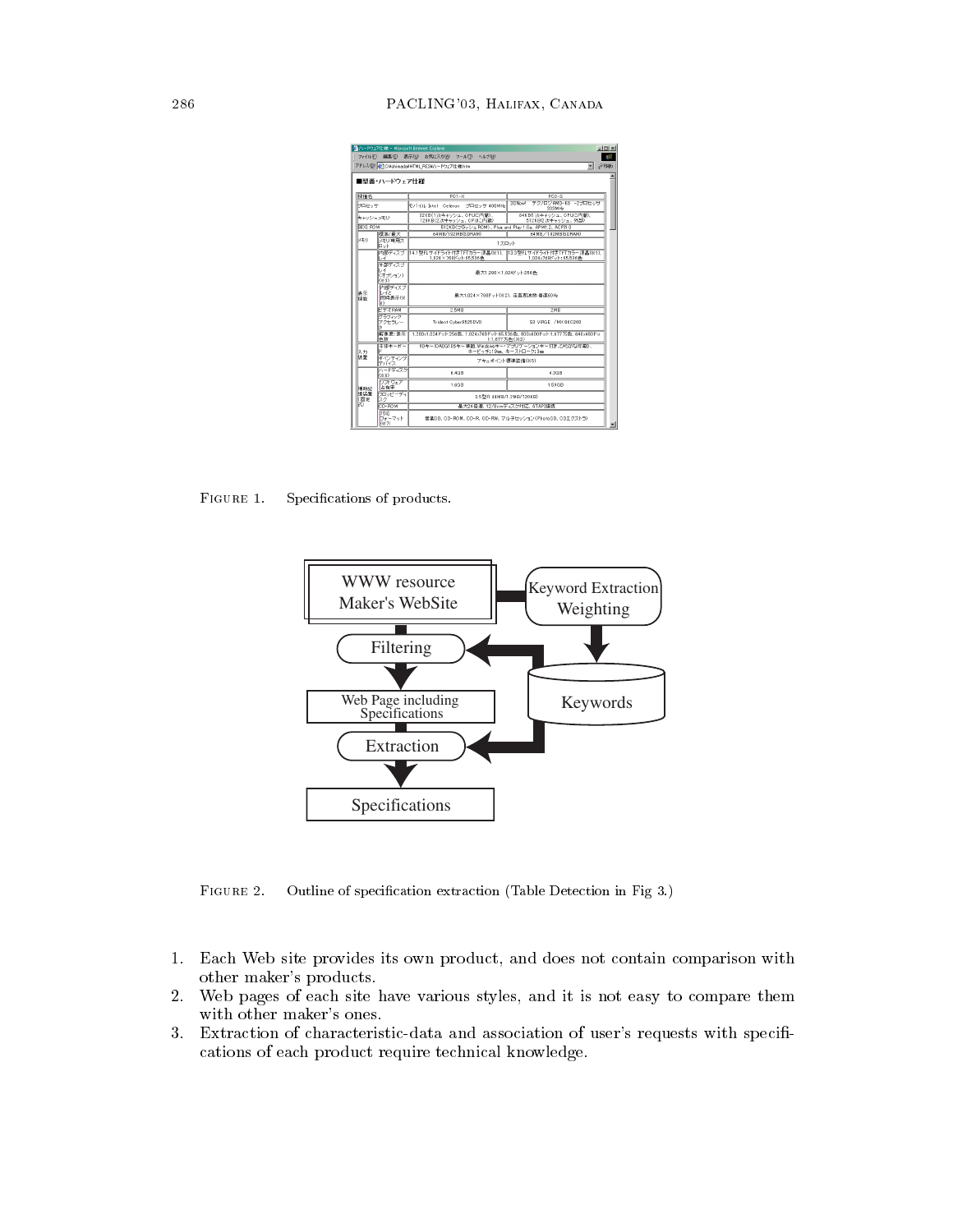

FIGURE 3. Outline of our system.

| EDX<br>X Product Ranking System using User Requests - PRSUR- Ver.1.3.1 |                                                                      |                     |                               |  |                       |  |
|------------------------------------------------------------------------|----------------------------------------------------------------------|---------------------|-------------------------------|--|-----------------------|--|
|                                                                        | ALL.                                                                 | <b>Select Items</b> |                               |  |                       |  |
|                                                                        |                                                                      | Retrieval           |                               |  |                       |  |
|                                                                        | <b>High Performance</b>                                              | Feedback            |                               |  |                       |  |
|                                                                        | <b>High Graphics Performance</b>                                     |                     | Set a ceiling on the price    |  | Summarization         |  |
|                                                                        | <b>Mobile PC</b><br>Yen                                              |                     |                               |  |                       |  |
|                                                                        | <b>Practical Use</b>                                                 |                     |                               |  | Radar Chart.<br>Clear |  |
| $\checkmark$                                                           | <b>Budget</b>                                                        |                     |                               |  |                       |  |
|                                                                        |                                                                      |                     |                               |  | Exit                  |  |
| Rank                                                                   | <b>Model Name</b>                                                    |                     | Score                         |  | Price                 |  |
| h                                                                      | LaVie C LC800J/54ER                                                  |                     | 5.65762498503737              |  | 330000 yen            |  |
| 2                                                                      | <b>DynaBook DB70P/5MC</b>                                            |                     | 5 59770084552738              |  | 349800 ven            |  |
| з                                                                      | <b>Detailed Product Information</b><br>Mebius PC-RJ950R<br>en        |                     |                               |  |                       |  |
| 4                                                                      | FMV-BIBLO NE5/60E<br>Selection for Radar Chart / Summarization<br>en |                     |                               |  |                       |  |
| 5                                                                      | Mebius PC-MJ700M<br>en                                               |                     |                               |  |                       |  |
| ĥ                                                                      | VAIO PCG-F76/BP<br><b>Relevant Product</b>                           |                     |                               |  | en                    |  |
| 7                                                                      | LaVie C LOSBH/54DR<br><b>Non-Relevant Product</b>                    |                     |                               |  | じ<br>en               |  |
| R                                                                      | FMV-BIBLO NE5/800                                                    |                     | <b>CONTRACTOR OF BUILDING</b> |  | wwwww <sub>y</sub> en |  |
| ġ                                                                      | 人 CF-XID                                                             |                     | 4.97090473807811              |  | 249800 yen            |  |
| 10                                                                     | Let's note CF-B5ER                                                   |                     | 4.86825449029368              |  | 279800 yen            |  |
| 11                                                                     | DynaBook DB60C/4RA                                                   |                     | 4.86022832114343              |  | 239800 yen            |  |
| 12                                                                     | LaVie S LS600J/55DV                                                  |                     | 4.79861152624852              |  | 299800 yen            |  |
| 13                                                                     | VAIO PCG-XR1F/BP                                                     |                     | 4.64586396287969              |  | 249800 ven            |  |
| 14                                                                     | ThinkPad i Series 1200                                               |                     | 4.62003783260485              |  | 189800 ven            |  |
| 15                                                                     | DynaBook DB55C/4CA                                                   |                     | 4.6006943757195               |  | 199800 yen            |  |
| 16                                                                     | LaVie S LS55H/54DV                                                   |                     | 4.58063601837857              |  | 249800 yen            |  |
| 17                                                                     | VAIO PCG-XR7E/K                                                      |                     | 4.53106173957371              |  | 279800 yen            |  |
| 18                                                                     | VAIO PCG-F70A/BP                                                     |                     | 4.47804170419491              |  | 199800 yen            |  |
| 19                                                                     | FMV-BIBLO MF5/55D                                                    |                     | 4.47327764683991              |  | 239800 yen            |  |
| 20                                                                     | LaVie U LU50L/53DC                                                   |                     | 4.36736095128514              |  | 178000 yen            |  |

FIGURE 4. A prototype system.

To satisfy a user's request, a Web-based system must integrate the information from the various sites into a single, coherent whole. Unfortunately, integrating information from diverse sources is very hard when information is presented in a simple structure  $[2].$ 

The purpose of our study is to develop a multimedia summarization system. As the initial step, we focus on a table on the World Wide Web. We are developing a multi-specifications summarization system from multiple Web sites [5][6]. Figure 3 shows the process flow of our system. Figure 4 shows a snapshot of our system. Our system has 3 features: (1) scoring using 5 requests and attribute selection, (2) score re-calculation using relevance feedback, and (3) generation of a radar chart and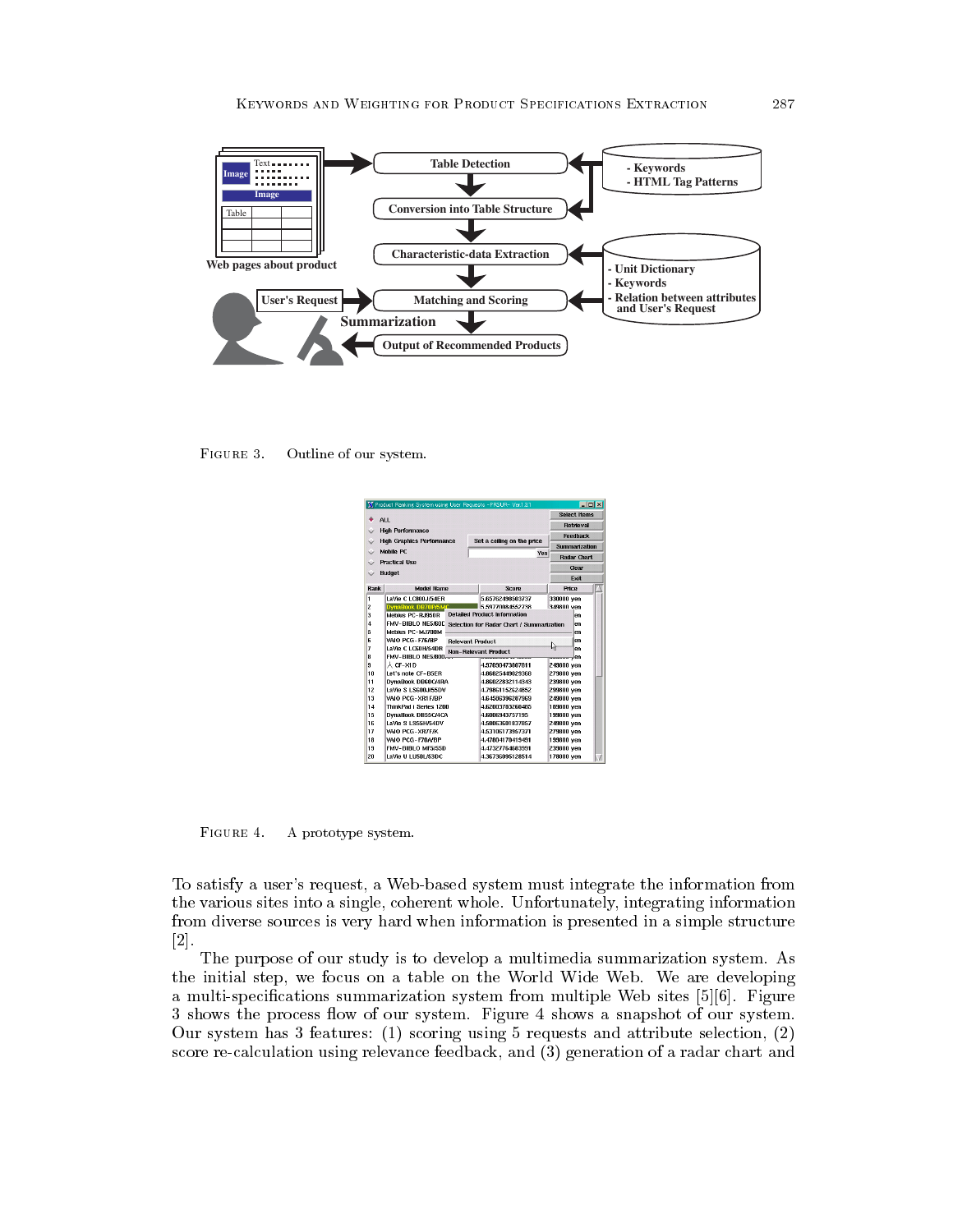Japanese sentences from specifications. Since the system requires product specifications as input, specifications extraction is an important task for it.

#### 3. **RELATED WORK**

There are several approaches to deal with HTML-based tables. Although Chen et al. have reported a method for mining tables from HTML documents, they employed heuristic rules for table extraction [1]. Constructing rules by handwork is costly. Wang et al. have reported a machine learning based approach for table extraction [8]. They evaluate two methods: decision tree learning and Support Vector Machines (SVM). The purpose of Chen et al. and Wang et al. is to extract tables from the Web. They do not, however, deal adequately with the usage of the extracted tables. We have verified the utility of the extracted table data using a multi-specifications summarization system [6].

On the other hand, Yoshida et al. have verified the utility of table data [9]. The purpose is to build ontologies from the World Wide Web via HTML tables. Our purpose is to extract the characteristic-data of each products by comparing several specifications with each other, and to present products suitable for a user's request.

### $\overline{4}$ . **KEYWORDS**

We handle Web pages about computers and digital cameras as input. These pages are retrieved from multiple sites by a file-downloading software. Our system extracts keywords from them. Here we define keywords as follows:

- 1. Words in 1st column in a table;
- Words which appear in a text of specific length; 2.
- 3. Words which appear frequently in a document including specifications or not including specifications.

We handle the contents of the 1st <TD> in <TR> tags. If the contents consist of 25 characters or less, our system extracts it as keyword candidates. The condition is heuristic. We divide the keyword candidates into words by using the Japanese morphological analyzer ChaSen [3]. Weights of keywords fall into two categories: Keyword Weight (KW) and Noise-word Weight (NW). The KW is the weight of a keyword to extract tables and documents including specifications. The NW is the weight of a keyword to extract non-tables and documents not including specifications.

#### 5. WEIGHTING

We employ two methods for weighting: entropy and Bayes theorem.

## 5.1. Entropy

First, we apply entropy to the weighting. Entropy is a measure of bias of term frequency [7]. We divide documents  $D = (d_1, ..., d_N)$  into  $D_{real}$  and  $D_{no}$ .  $D_{real}$ denotes the documents including specifications, and  $D_{no}$  denotes the documents not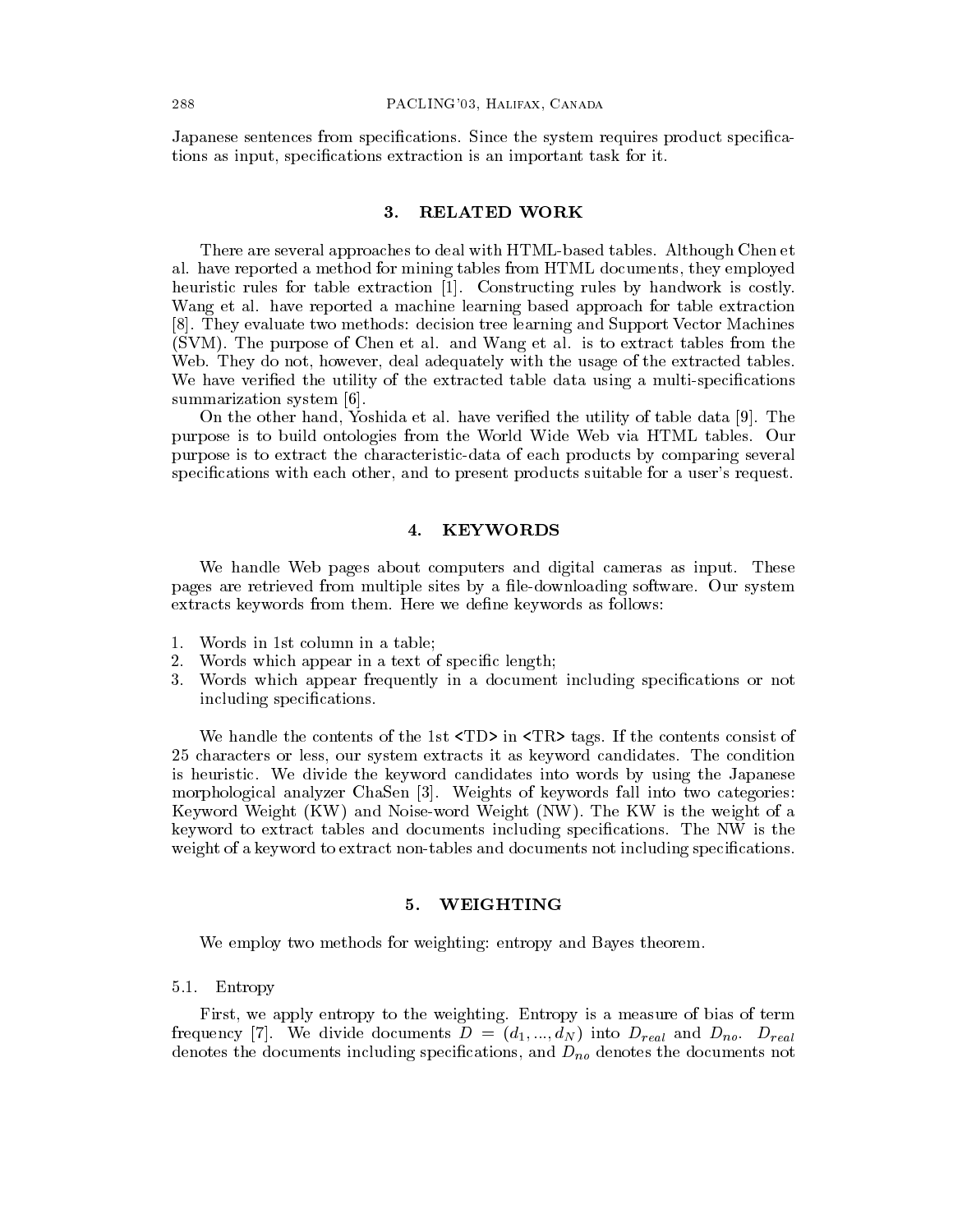including specifications. The weight of  $term_t$  in  $D_{real}$  and the weight of  $term_t$  in  $D_{no}$  are computed as:

$$
wr_t^{real} = \frac{w_t^{D_{real}}}{w_t^{D_{no}}}, \quad wr_t^{no} = \frac{w_t^{D_{no}}}{w_t^{D_{real}}}
$$

where

$$
w_t^{D_{type}} = \log \sum_{k=1}^{M} tf(t, k) + \sum_{i=1}^{M} \frac{tf(t, i)}{\sum_{j=1}^{M} tf(t, j)} \log \frac{tf(t, i)}{\sum_{j=1}^{M} tf(t, j)}
$$

 $tf(t, i), tf(t, j)$  and  $tf(t, k)$  are the frequency of  $term_t$  in document<sub>i</sub>, document<sub>i</sub> and document<sub>k</sub> respectively. M is the number of documents in  $D_{real}$  or  $D_{no}$ . The weight<br>of  $term_t$  as KW is  $ws_t^{real} = df(t, D_{real}) \times wr_t^{real}$ . The weight of  $term_t$  as NW is<br> $ws_t^{no} = df(t, D_{no}) \times wr_t^{no}$ .  $df(t, D_{real})$  and  $df(t, D_{no})$  are the number of including  $term_t$  in  $D_{real}$  and  $D_{no}$  respectively. We employ the words of top ranks of  $ws_t^{real}$  and  $ws_t^{no}$  as the KWs and the NWs for the entropy method.

## 5.2. Bayes theorem

Next, we apply Bayes theorem to the weighting. The Bayes theorem is a probabilistic method [4]. The probability that  $term<sub>t</sub>$  belongs to class  $C<sub>i</sub>$  is given by:

$$
P(C_i|t) = \frac{P(C_i)p(t|C_i)}{p(t)}
$$

where  $C = \{D_{real}, D_{no}\}.$  We handle the probabilities as the weights of KWs and NWs. In other words, the  $ws_t^{real}$  is  $P(D_{real}|t)$  and the  $w_t^{no}$  is  $P(D_{no}|t)$ . The conditions of the KWs are  $P(D_{real}|t) \ge 0.75$  and  $df(t, D_{real}) \ge \frac{D_{real}^M}{2}$ . The conditions of the NWs are  $P(D_{no}|t) \ge 0.75$  and  $df(t, D_{no}) \ge \frac{D_{no}^M}{10}$ .  $D_{real}^M$  and  $D_{no}^M$  are the number of documents in  $D_{real}$  and  $D_{no}$  respectively.

#### 6. **FILTERING**

Filtering is to extract web pages including specifications. The filtering process is as follows:

- 1. Extract an area written in a  $\langle \text{TABLE} \rangle$  tag from an HTML document  $d_i$ .
- 2. Extract the contents  $(Cont)$  of  $\langle TD \rangle$  tags in the  $\langle TABLE \rangle$  tag.
- 3. Compute

$$
Ratio_{real} = \frac{\sum_{t \in Cont} w s_t^{real}}{\sum_{t \in KW} w s_t^{real}}, \quad Ratio_{no} = \frac{\sum_{t \in Cont} w s_t^{no}}{\sum_{t \in NW} w s_t^{no}}.
$$

4. Compute

$$
Score_i = Ratio_{real} \times \frac{Ratio_{real}}{Ratio_{no}}
$$

5. If  $Score_i$  is more than or equal to a threshold the stract the HTML document  $d_i$ .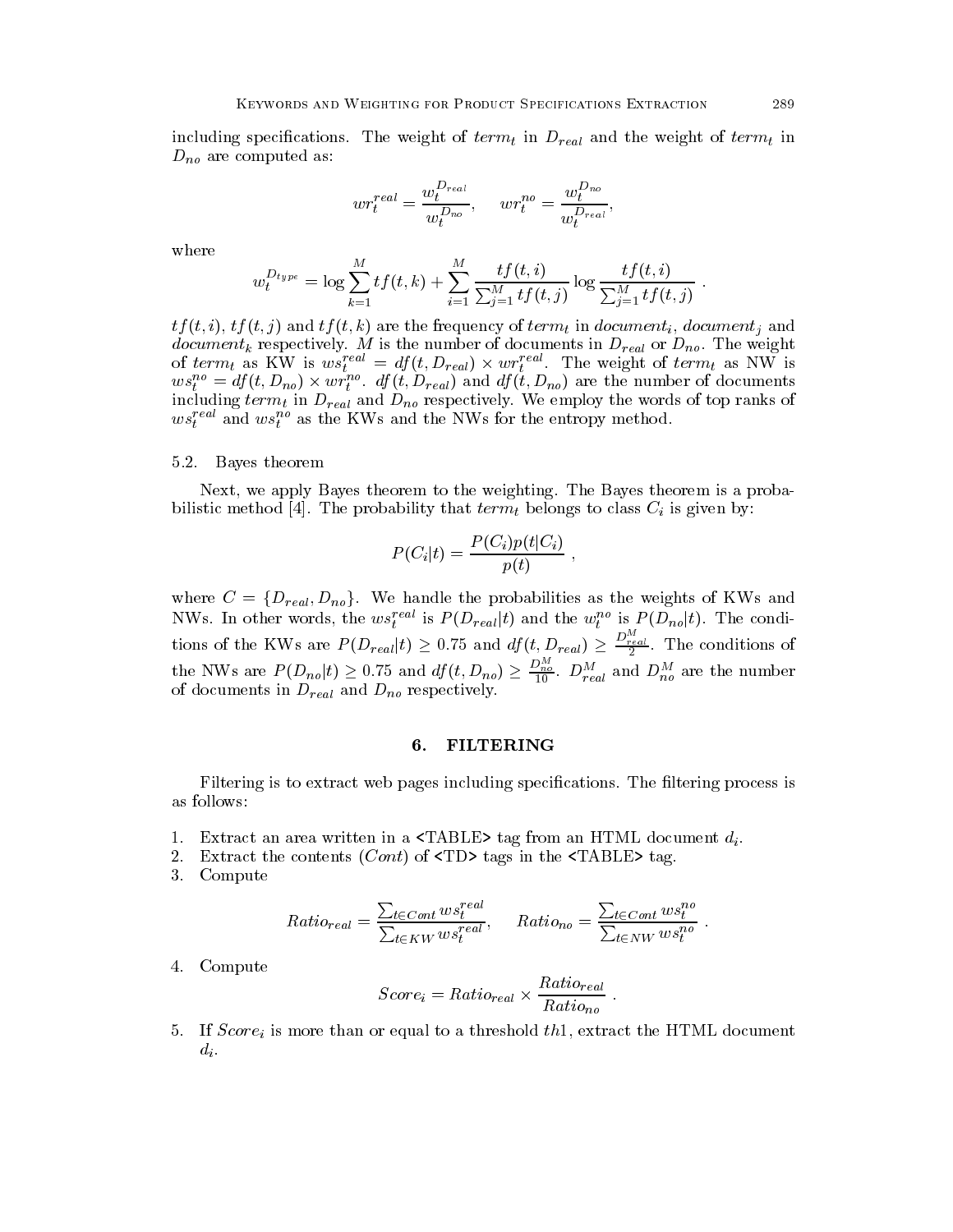TABLE 1. Dataset

|         | Product        | Training | Test          |
|---------|----------------|----------|---------------|
| PC.     | DocIncSpecs    | 50       | 100           |
|         | DocNotIncSpecs | 50       | 100           |
| Digital | DocIncSpecs    | 50       | 93            |
| Camera  | DocNotIncSpecs | 50       | $100^{\circ}$ |

| TABLE 2. | Keyword and Noise-word |  |  |  |
|----------|------------------------|--|--|--|
|----------|------------------------|--|--|--|

| Product |         | Keyword    | Noise-word |
|---------|---------|------------|------------|
|         | Entropy | 30         | 15         |
|         | Bayes   | <u>i y</u> | 15         |
| Digital | Entropy | 30         | 15         |
| Camera  | Bayes   |            |            |

#### 7. **EXTRACTION**

Extraction is to extract specifications from the filtered web page. The extraction process is as follows:

- 1. Extract an area written in a <TABLE> tag.
- 2. Extract the contents  $(Cont)$  of  $\langle TD \rangle$  tags in the  $\langle TABLE \rangle$  tag.
- 3. If any KWs do not exist in the contents, search a next <TABLE> tag.
- 4. Compute  $Sum_i = \sum_{t \in Cont} user^{real}$  for table<sub>i</sub>.
- 5. Extract  $table_i$  maximizing  $Sum_i$ .
- 6. If  $Sum_{i}$  is more than or equal to a threshold th2, extract table, as specifications. th2 is  $\frac{\sum_{t \in KW} w s_t^{real}}{2}$ .

#### 8. **EVALUATION**

For PC and digital still camera specifications, we evaluated the performance of two keyword sets. The number of data is shown in Table 1. In Table 1, the DocIncSpecs and the DocNotIncSpecs denote documents including specifications and documents not including specifications, respectively. Both of them consist of specifications, other tables, texts and images. For digital cameras, the DocNotIncSpecs includes the specifications of video cameras and still cameras. The number of KWs and NWs is shown in Table 2. For the entropy method, we used the words of the top 30 and the top 15 as KWs and NWs. Figure 5 and 6 show examples of KWs and NWs for PCs and digital still cameras respectively.

Three performance measures *Recall rate*  $(R)$ , *Precision rate*  $(P)$  and *F-measure*  $(F)$  are computed as follows:

 $Recall (R) = \frac{\# of \ extracted \ correct \ documents}{\# of \ documents \ including \ specifications}$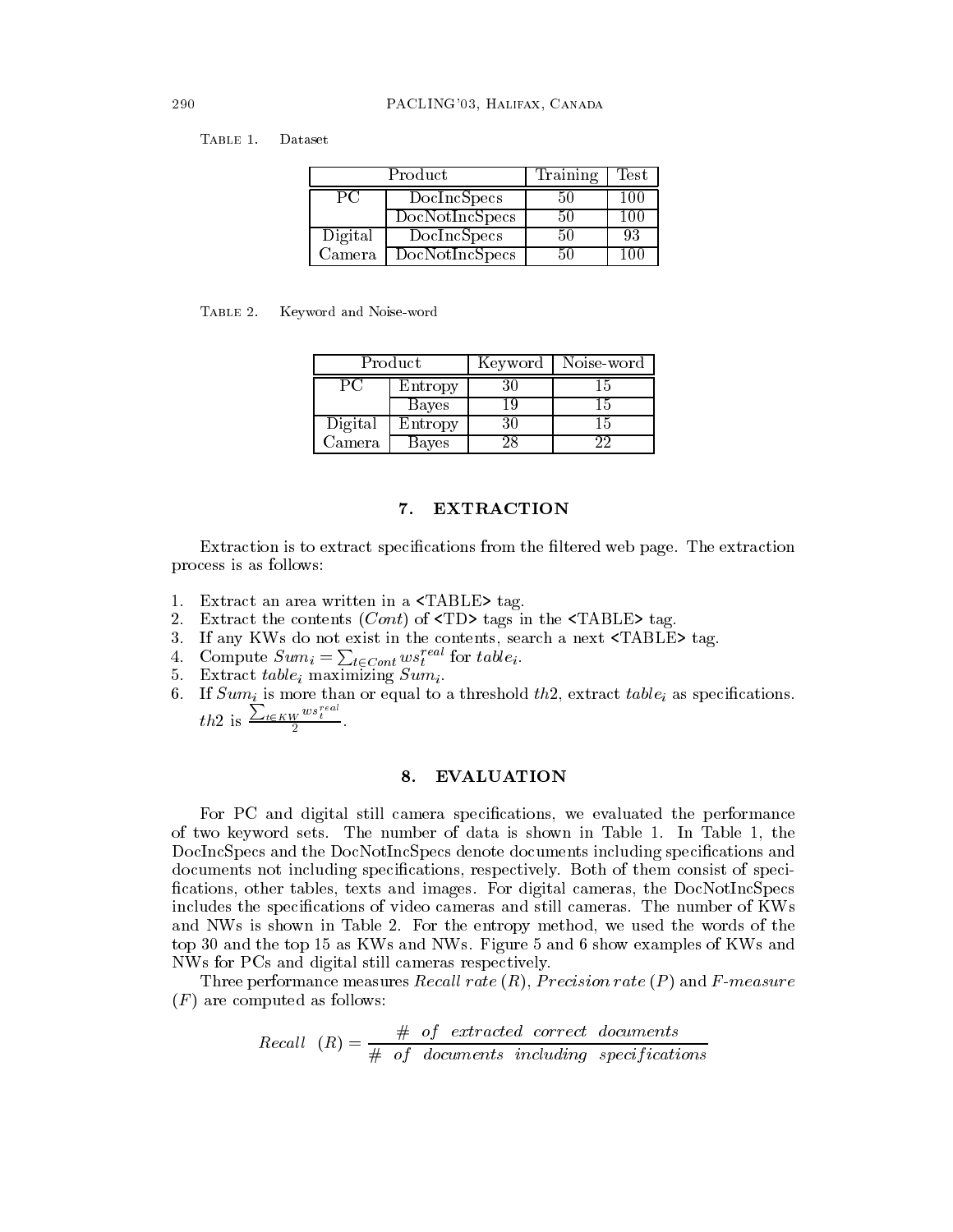

#### FIGURE 5. "-



FIGURE 6.  $\mathcal{L}$  =  $\mathcal{L}$  =  $\mathcal{L}$  =  $\mathcal{L}$  =  $\mathcal{L}$  =  $\mathcal{L}$  =  $\mathcal{L}$  =  $\mathcal{L}$  =  $\mathcal{L}$  =  $\mathcal{L}$  =  $\mathcal{L}$  =  $\mathcal{L}$  =  $\mathcal{L}$  =  $\mathcal{L}$  =  $\mathcal{L}$  =  $\mathcal{L}$  =  $\mathcal{L}$  =  $\mathcal{L}$  =  $\mathcal{L}$  =  $\mathcal{L}$  =

$$
Precision (P) = \frac{\# \ of \ extracted \ correct \ documents}{\# \ of \ extracted \ documents}
$$
\n
$$
F - measure (F) = \frac{1}{\alpha \frac{1}{P} + (1 - \alpha) \frac{1}{R}}
$$

For a filtering process, we set  $\alpha$  to 0.4 because we consider that  $(R)$  is more important  $\blacksquare$  . The state of the state of the state of the state of the state of the state of the state of the state of the state of the state of the state of the state of the state of the state of the state of the state of the

, which is a set of the set of the set of the set of the set of the set of the set of the set of the set of the set of the set of the set of the set of the set of the set of the set of the set of the set of the set of the  $\blacksquare$  . The contract of the contract of the contract of the contract of the contract of the contract of the contract of the contract of the contract of the contract of the contract of the contract of the contract of the  - - -  - -- - ! -  -  - - - - -  -  . - -  - - - ! -  - 0 to 1 because the method is a probabilistic model. We expanded the weights of the  $\mathbf{A}$  . The set of  $\mathbf{A}$  is a set of  $\mathbf{A}$  is a set of  $\mathbf{A}$  is a set of  $\mathbf{A}$  is a set of  $\mathbf{A}$ 

$$
ws_t^{real} = \frac{P(D_{real}|t)}{P(D_{no}|t)}, \qquad ws_t^{no} = \frac{P(D_{no}|t)}{P(D_{real}|t)}.
$$

 $P(D_{no}|t)$   ${}^{'}$   $P(D_{real}|t)$ <br>The results for PCs by this formula are  $(R) = 99.0\%,\, (P) = 98.0\%,\, \mathrm{and}\, \,(F) = 98.6\%.$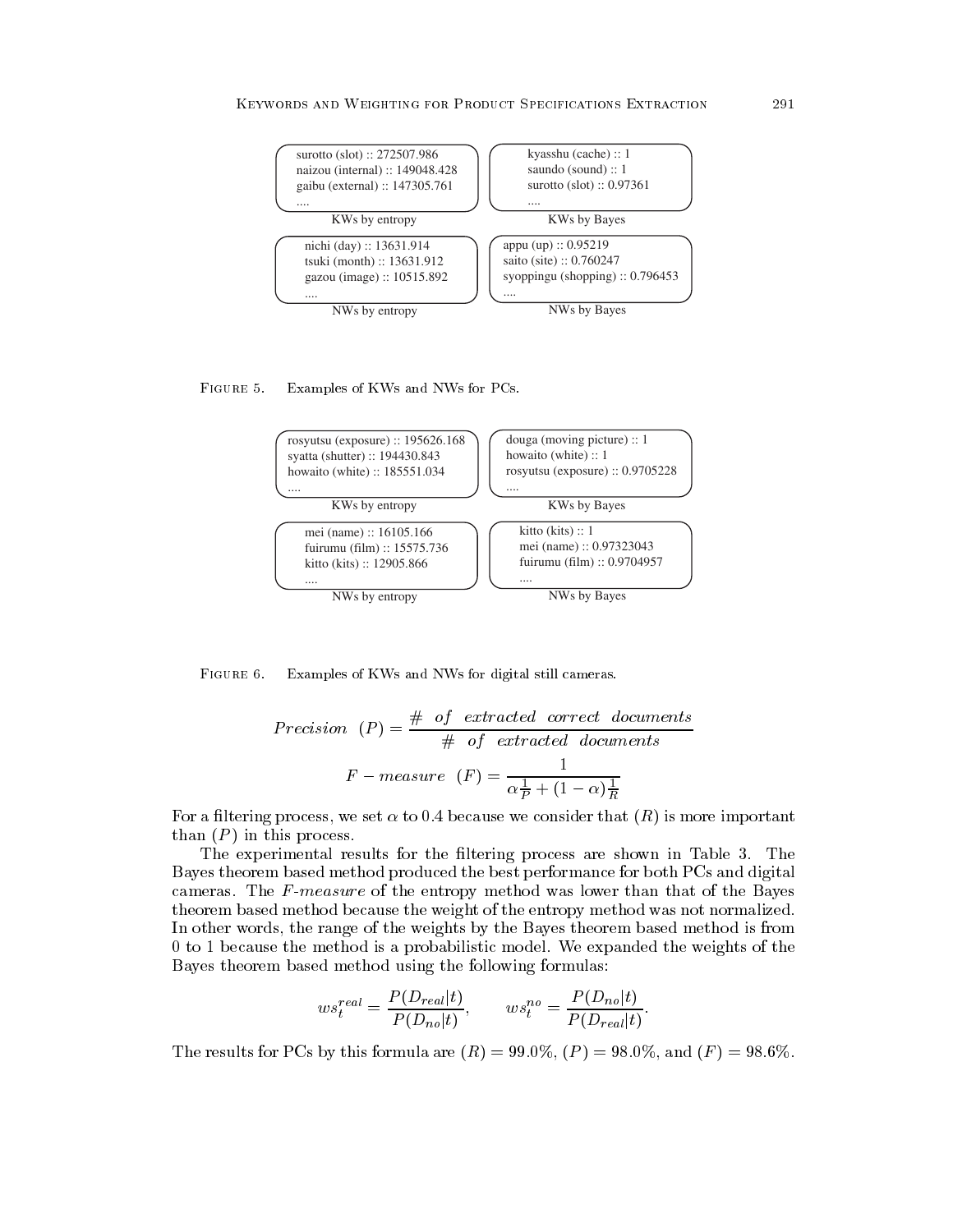TABLE 3. Filtering

| Product        | Method  | th1  | Recall    | Precision | $F$ -measure |
|----------------|---------|------|-----------|-----------|--------------|
| PC.            | Entropy | 0.25 | $100.0\%$ | 81.3\%    | 91.6%        |
|                | Bayes   | 0.50 | $100.0\%$ | 99.0%     | $99.6\%$     |
| Digital Camera | Entropy | 0.80 | 94.6%     | $75.9\%$  | 86.1%        |
|                | Bayes   | 0.55 | 96.8%     | 94.7%     | 96.0%        |

#### TABLE 4. Extraction

| Product        | Method  | th1  | Recall   | Precision |
|----------------|---------|------|----------|-----------|
| PС             | Entropy | 0.25 | $93.0\%$ | $96.9\%$  |
|                | Bayes   | 0.50 | 95.0%    | $100.0\%$ |
| Digital Camera | Entropy | 0.80 | 80.7%    | $86.6\%$  |
|                | Bayes   | 0.55 | 82.8%    | $95.1\%$  |

These results show the significance of normalization.

The experimental results for the extraction process are shown in Table 4. The Bayes theorem based method also produced the best performance. Although Doc-NotIncSpecs included vague specifications such as video cameras, we obtained high recall and precision rates by the proposed method.

#### 9. **CONCLUSIONS**

Table extraction in web documents is an interesting problem with many applications. We extracted product specifications as input for a multi-specifications summarization system. We evaluated two keyword sets for table extraction algorithm. We obtained high recall and precision rates, especially PC specifications. Our future work includes handling more product specifications and evaluating other weighting algorithm.

# **REFERENCES**

- [1] H.H. Chen, S.C. Tsai, J.H. Tsai, "Mining tables from large scale HTML texts," Proceedings of COLING2000, pp.166-172, 2000.
- W. Cohen, "The Whirl approach to information integration," IEEE Intelligent SYSTEMS, Vol.13,  $|2|$ No.5, pp.20-24, 1998.
- [3] Y. Matsumoto, A. Kitauchi, T. Yamashita, Y. Hirano, H. Matsuda, and M. Asahara, "Japanese morphological analysis system ChaSen version 2.0 manual 2nd edition," 1999.
- P. Jackson and I. Moulinier, "Natural language processing for online applications," Natural Lan- $\vert 4 \vert$ guage Processing, Volume 5, John Benjamins Publishing Company, 2002.
- [5] K. Shimada, A. Fukumoto, and T. Endo, "Information extraction from personal computer specifications on the Web using a user's request," IEICE Transactions on Information and Systems, vol.E86-D, no.8, Aug. 2003.